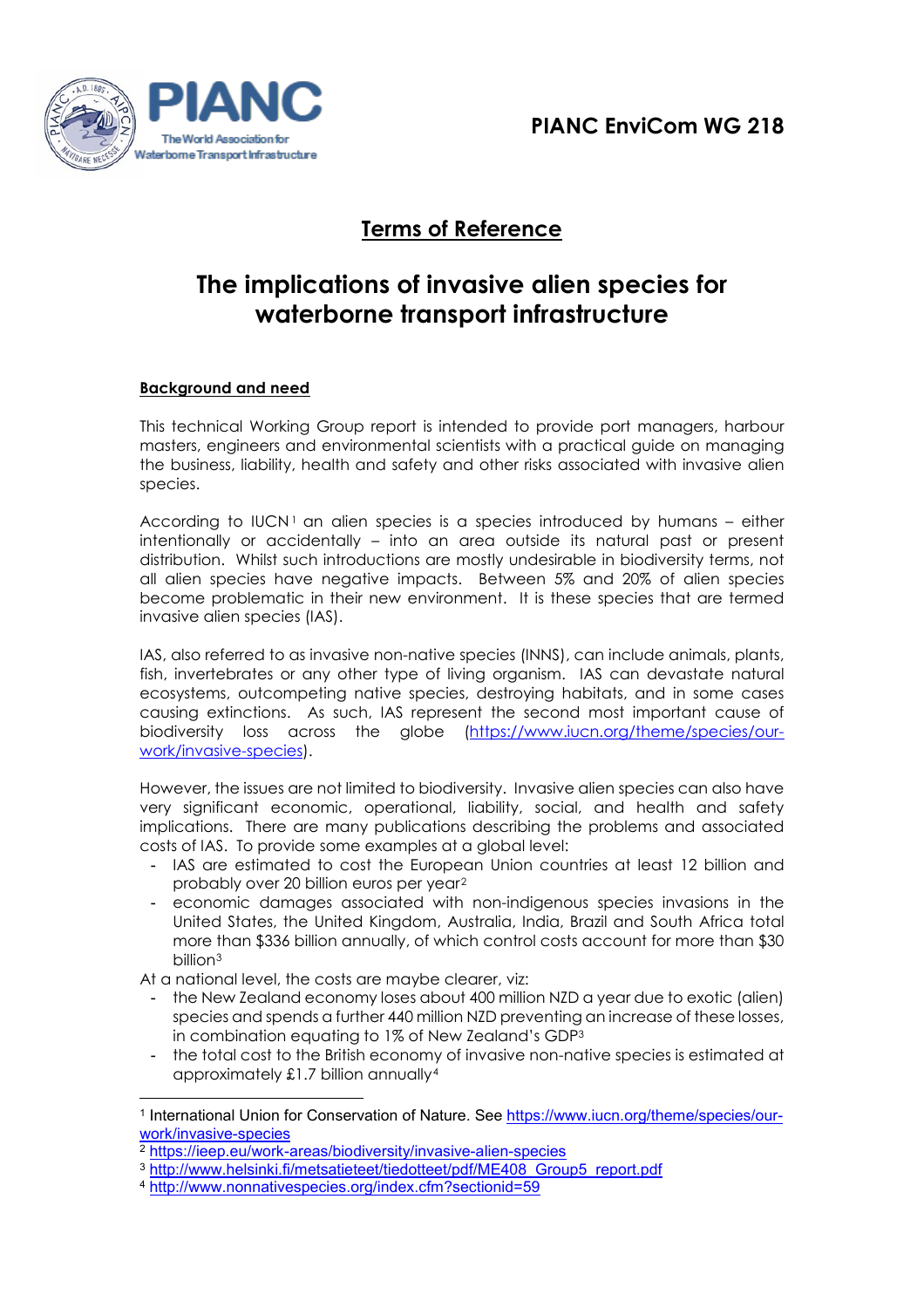- invasive species cost the United States more than \$120 billion in damages every year[5](#page-1-0).
- In the aquatic environment, common pathways for the introduction of alien species include the release of fish from aquaculture or other fisheries into the wild; transport and release via ships' ballast water or other discharges; and spread through man-made corridors such as canals<sup>1</sup>. Fouling of hulls, anchors and other hard surfaces or transfer via recreational boating activities provide additional pathways, as do introductions from ornamental ponds and gardens, escapes from farms and horticulture, discards from commercially imported live foodstuffs or fishing bait, and the distribution of tsunami or storm-related marine debris.

Whilst it is acknowledged that careful management of shipping is needed at an international as well as local level to prevent new releases or the spread of IAS<sup>[6](#page-1-1)</sup>, shipping is not the subject of this report. Rather **the proposed guidance will focus on addressing the potentially significant economic, liability, engineering, operational and health and safety implications of IAS for waterborne transport infrastructure**. Health and safety in this case refers both to potential consequences of invasions of burrowing or fouling species (e.g. Chinese mitten crab burrows can contribute to the failure of earth embankments with implications for flood risk; zebra mussels block intakes or outfalls with consequences for dependent infrastructure and operations); and to the difficulties inherent in operations to remove or manage these species.

Globalisation with its increasing movement of goods and people between countries, and climate change are two of the main factors that are expected to exacerbate the problems with IAS.

# **Objectives of the Working Group**

The Working Group will review existing good practice, referring to both published and grey literature as well as to case studies that will be collected as part of the process.

This information will be used:

- To prepare an overview of the issues associated with invasive alien species and to highlight some of the species concerned
- To explain the relevance of these issues to waterborne transport infrastructure, including species-specific or generic risks
- To provide examples of the economic (cost) implications in cases where invasive alien species become established, detrimentally affecting infrastructure either directly or indirectly
- To introduce the type of measures that ports and/or waterway operators can take to reduce the risks, including both preventative measures and measures to deal with new invasions or established species
- To explain the principles of biosecurity planning insofar as these are relevant to risk reduction in ports, inland waterways and marinas.

The following are amongst the measures that can be taken to reduce both business and liability risks, and that should therefore be reviewed by the WG:

the role of inspection and maintenance in identifying and removing unwanted species, for example covering intakes and outfalls and similar, dry docks, dredging equipment, quay or dock walls and other hard surfaces, earth embankments or dams etc.

<span id="page-1-0"></span> <sup>5</sup> <https://www.fws.gov/verobeach/PythonPDF/CostofInvasivesFactSheet.pdf>

<span id="page-1-1"></span> $6$  For example through Convention on the Control and Management of Ships' Ballast Water and Sediments (BWM Convention) and the IMO's Global Ballast Water Management Programme; or the recreational boating industry's 'check-clean-dry' campaigns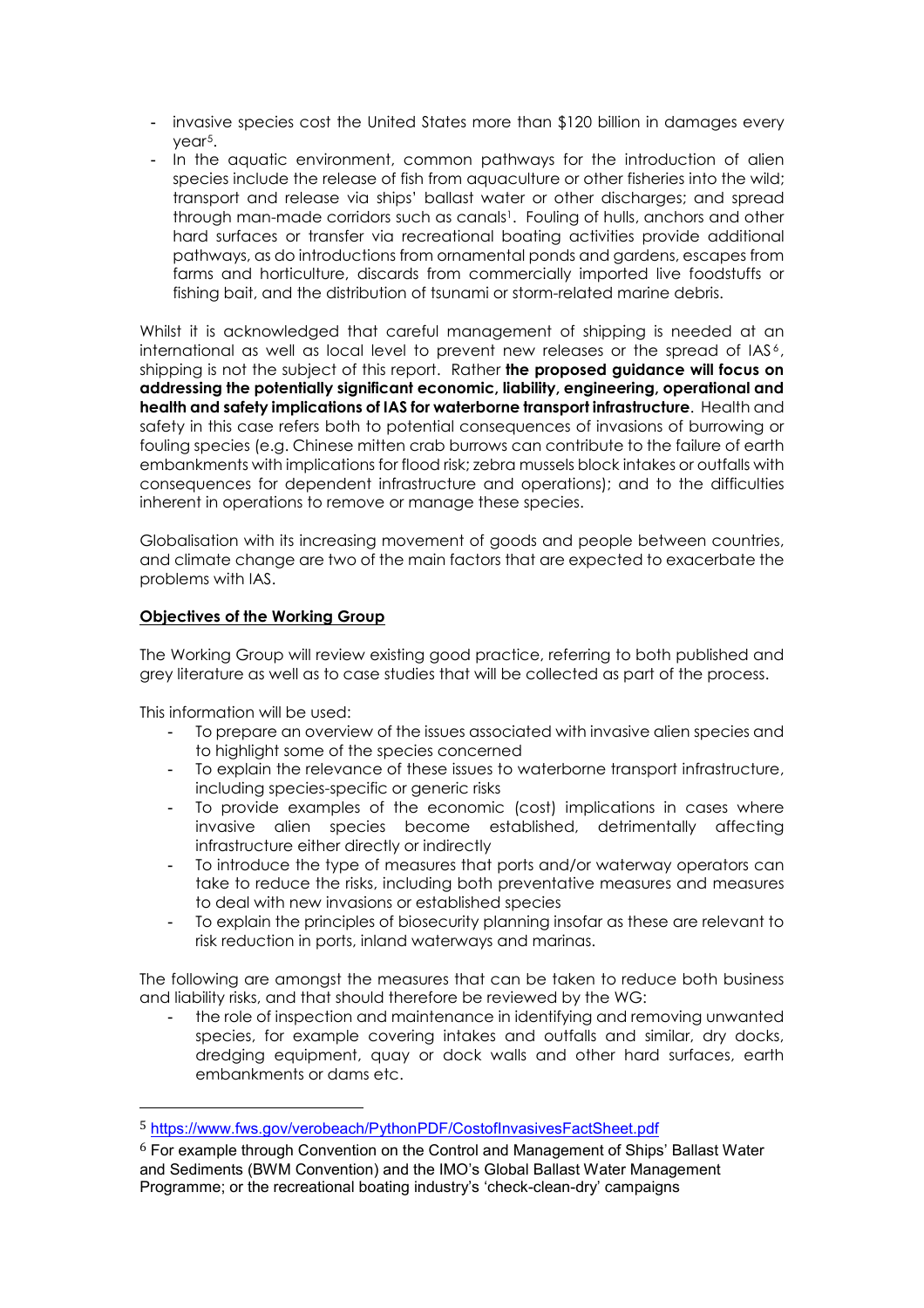- the application of special materials such as a coatings, paint, surface treatments or other devices to control or prevent the attachment of unwanted organisms (biofouling)
- operational restrictions, for example lock closures
- measures that ports or others might take (or at least need to be aware of) so as to reduce the risk to navigation infrastructure, for example monitoring of vessels' implementation of the BWM Convention; provision of ballast water reception facilities
- technical and engineering solutions e.g. reducing salt water intrusion through locks
- the role of communication and training to raise awareness of port and waterway operators regarding IAS management.

# **Earlier PIANC and other reports to be reviewed**

It is not immediately obvious that any existing PIANC reports deal directly with IAS, but reports on climate change (TG 3; WG 178) and those dealing with trends and globalisation (TG 181) may provide useful background information.

In addition to the references in the above footnotes, it is anticipated that the Working Group will make reference to a wide range of technical and scientific third-party publications.

#### **Scope**

This technical Working Group report will focus on the potential economic, operational, liability, engineering and health and safety implications of IAS for ports, marinas, and inland waterway infrastructure and operations. It will highlight some of the steps that can be taken to reduce these risks, and will introduce the principles of (marine) biosecurity plans insofar as these can be prepared to reduce the risks to ports and inland waterways.

Whilst the guidance will provide an overview of good practice for vessels in terms of managing the pathways by which IAS can be introduced, the emphasis of the guidance will be on measures that can be taken by the owners and operators of navigation infrastructure. Vessels will not be a main focus of the report.

The report will acknowledge the implications of IAS for wider biodiversity, but again this will not be a main focus of the report. The report will focus on species (or generic groups of species) that represent a potential threat to ports, marinas and inland waterway infrastructure.

# **Final product**

The final product will have a dual purpose:

- to raise awareness of the navigation infrastructure-specific issues associated with invasive alien species, and
- to provide practical, guidance, based on state-of-the-art information and on good practice.

More specifically, the report will:

- describe the type of good practice measures available to reduce risks and/or to manage situations where IAS have been introduced or become established
- highlight lessons learned, including from poor practice or past mistakes
- recommend relevant monitoring regimes depending on the nature of the threat, and